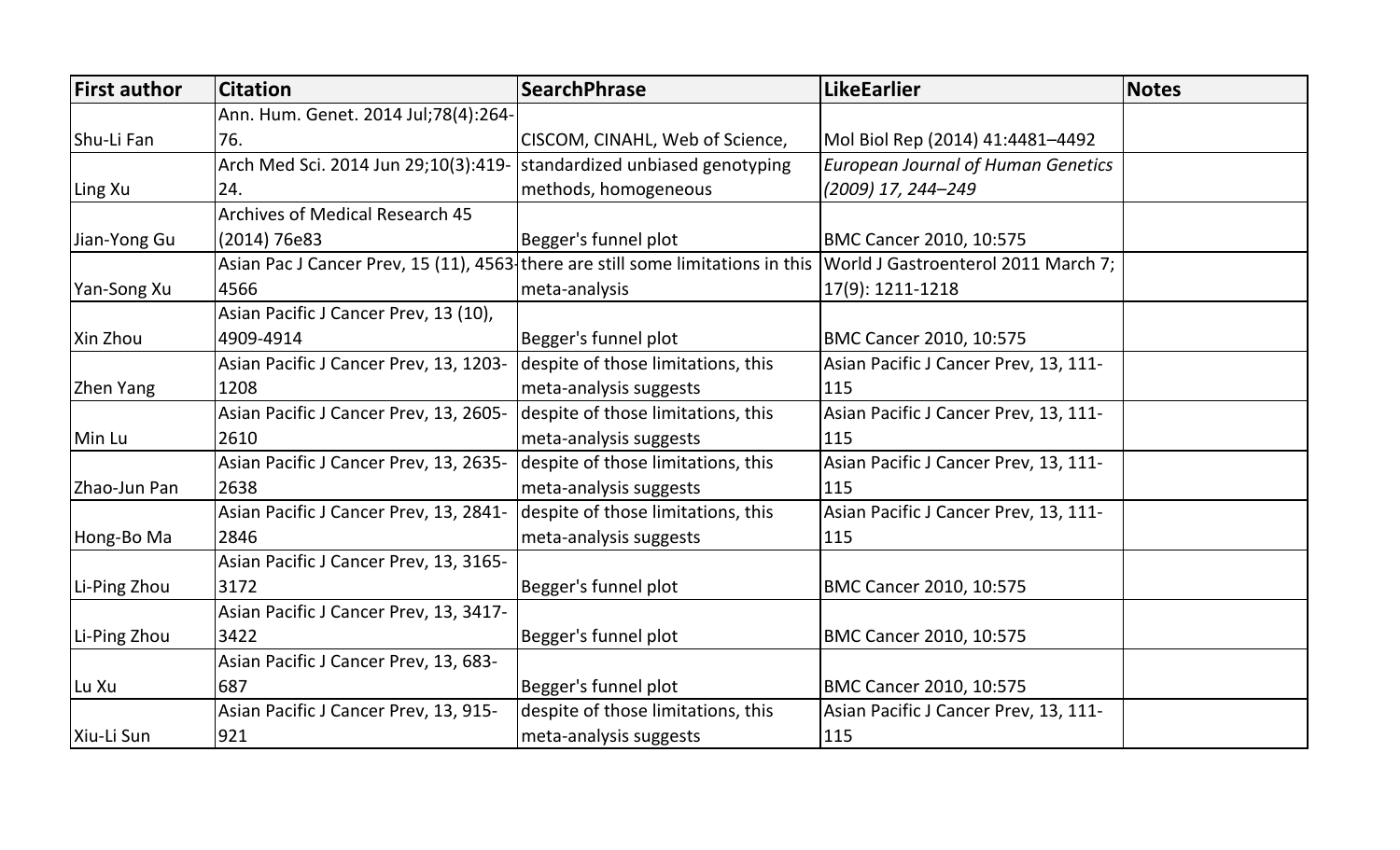|                       | Asian Pacific Journal of Cancer       |                                       |                                           |  |
|-----------------------|---------------------------------------|---------------------------------------|-------------------------------------------|--|
| Li-Wen Li             | Prevention, Vol 13, 2012, p. 5105.    | Begger's funnel plot                  | BMC Cancer 2010, 10:575                   |  |
|                       |                                       | Tumor staging was determined          |                                           |  |
|                       | BioMed Research International, v.     | according to the sixth edition of the |                                           |  |
| Xiadong Guo           | 2013, Article ID 206525               | tumor-node-metastasis                 | Hepatology, 49: 491-503                   |  |
|                       | BioMed Research International, v.     |                                       |                                           |  |
| Hui Zeng              | 2014, Article ID 724209.              | Begger's test                         | BMC Cancer 2013, 13:577                   |  |
|                       |                                       | Thus, additional studies are          | Journal of Investigative Dermatology      |  |
| Hongtuan Zhang        | BMC Cancer. 2011; 11: 391.            | warranted to evaluate the effect of   | (2011) <b>131,</b> 220–228                |  |
| Dechuan Kong          | BMC Research Notes 2014, 7:139        | Begger's test                         | BMC Cancer 2013, 13:577                   |  |
|                       |                                       | Tumor staging was determined          |                                           |  |
|                       | Br J Cancer. 2014 Jul 15;111(2):339-  | according to the sixth edition of the |                                           |  |
| H Wang                | 54.                                   | tumor-node-metastasis                 | Hepatology, 49: 491-503                   |  |
|                       | Breast Cancer 2014 June; 17(2): 149-  |                                       |                                           |  |
| Guo-Xing Wang         | 156                                   | Begger's funnel plot                  | BMC Cancer 2010, 10:575                   |  |
|                       | Cancer Cell International 2013,       |                                       |                                           |  |
| Daye Cheng            | 13:100                                | Begger's funnel plot                  | BMC Cancer 2010, 10:575                   |  |
|                       |                                       | standardized unbiased genotyping      | <b>European Journal of Human Genetics</b> |  |
| Ling-Hui Wang         | Cancer Cell International 2013, 13:46 | methods, homogeneous                  | (2009) 17, 244–249                        |  |
| <b>Gangyong Jiang</b> | Cell Mol Biol 2014, 60:1              | Begger's funnel plot                  | BMC Cancer 2010, 10:575                   |  |
|                       |                                       | Thus, additional studies are          | Journal of Investigative Dermatology      |  |
| Liwa Yu               | Diagnostic Pathology 2012, 7: 171     | warranted to evaluate the effect of   | $(2011)$ 131, 220–228                     |  |
|                       |                                       | standardized unbiased genotyping      | <b>European Journal of Human Genetics</b> |  |
| Xue Qin               | Diagnostic Pathology 2012, 7:136      | methods, homogeneous                  | (2009) 17, 244–249                        |  |
|                       |                                       | these inconsistent results are        | <b>Prostate Cancer and Prostatic</b>      |  |
| Lei Wang              | Diagnostic Pathology 2013, 8:118      | possibly because                      | Diseases (2011) 14, 129-135               |  |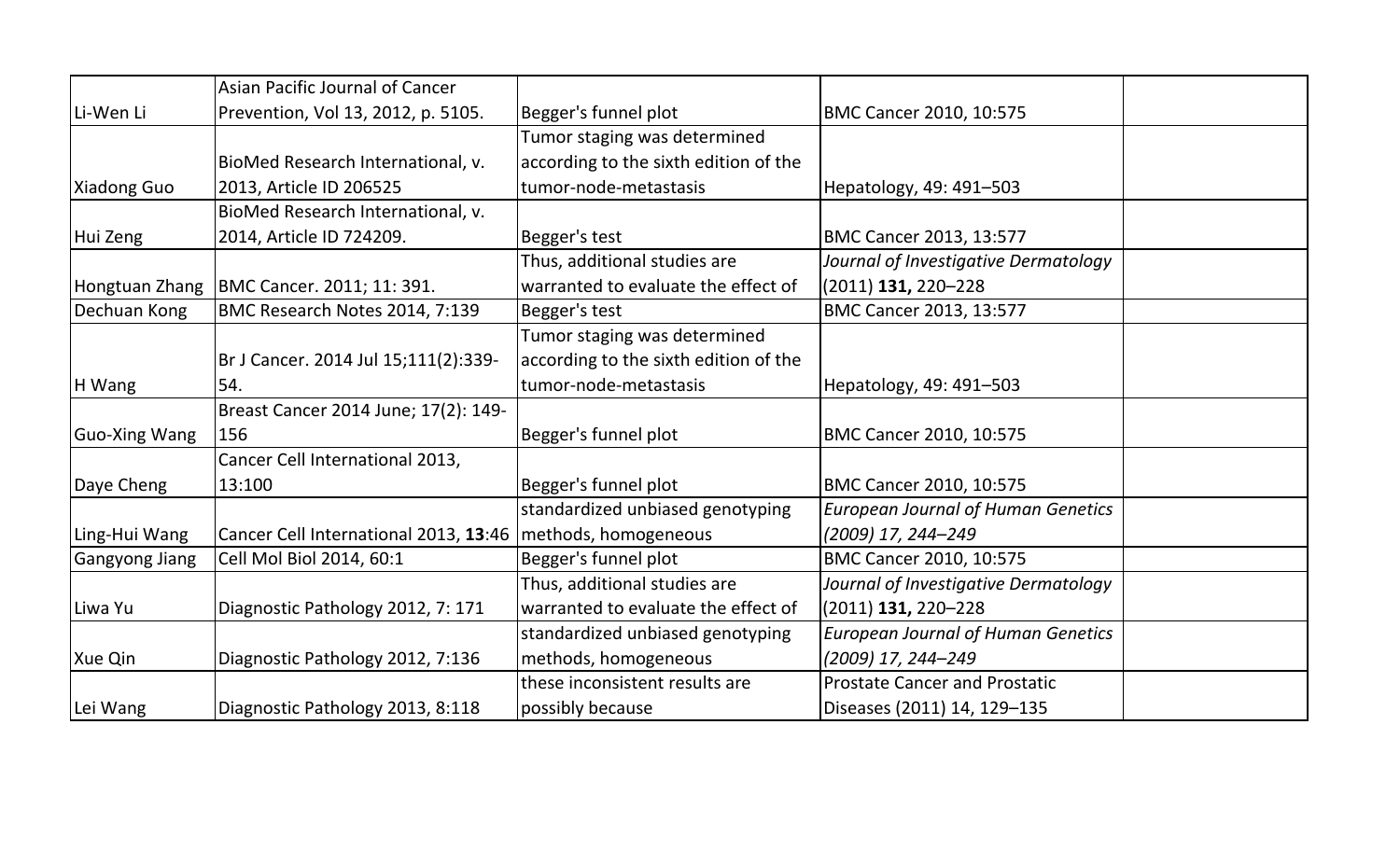|                      |                                    | Tumor staging was determined          |                                                            |                      |
|----------------------|------------------------------------|---------------------------------------|------------------------------------------------------------|----------------------|
|                      |                                    | according to the sixth edition of the |                                                            |                      |
| XiaoDong Guo         | Diagnostic Pathology 2014, 9: 175. | tumor-node-metastasis                 | Hepatology, 49: 491-503                                    |                      |
|                      |                                    | standardized unbiased genotyping      | <b>European Journal of Human Genetics</b>                  |                      |
| Qiliu Peng           | Diagnostic Pathology 2014, 9:100   | methods, homogeneous                  | (2009) 17, 244-249                                         |                      |
|                      |                                    | A more precise analysis should be     |                                                            |                      |
|                      |                                    | conducted with individual data,       | World J Gastroenterol. Jun 28, 2012;                       |                      |
| <b>Zhenting Wang</b> | Diagnostic Pathology 2014, 9:104   | which would allow the adjustment      | 18(24): 3119-3128.                                         |                      |
|                      |                                    | Thus, additional studies are          | Journal of Investigative Dermatology                       |                      |
| Qiliu Peng           | Diagnostic Pathology 2014, 9:108   | warranted to evaluate the effect of   | $(2011)$ 131, 220-228                                      |                      |
|                      |                                    | Thus, additional studies are          | Journal of Investigative Dermatology                       |                      |
| Qiliu Peng           | Diagnostic Pathology 2014, 9:120   | warranted to evaluate the effect of   | $(2011)$ 131, 220-228                                      |                      |
|                      |                                    | was isolated from frozen specimen     | The Scientific World Journal, Volume                       |                      |
| Wei-Na Wang          | Diagnostic Pathology 2014, 9:178   | by homogenizing                       | 2014, Article ID 908326.                                   |                      |
|                      |                                    | these inconsistent results are        | <b>Prostate Cancer and Prostatic</b>                       |                      |
| Dan Cheng            | Diagnostic Pathology 2014, 9:18    | possibly because                      | Diseases (2011) 14, 129-135                                |                      |
|                      |                                    | was isolated from frozen specimen     | The Scientific World Journal, Volume                       |                      |
| Zhong-Xue Su         | Diagnostic Pathology 2014, 9:47    | by homogenizing                       | 2014, Article ID 908326.                                   |                      |
|                      |                                    | these inconsistent results are        | <b>Prostate Cancer and Prostatic</b>                       |                      |
| Liping Ma            | Diagnostic Pathology 2014, 9:74    | possibly because                      | Diseases (2011) 14, 129-135                                |                      |
|                      |                                    | with the Vaccutainer venepuncture     | Cancer. 2013 Dec 15;119(24):4358-                          |                      |
| Liu Peng             | Diagnostic Pathology 2014, 9:89    | system into                           | 65.                                                        |                      |
|                      |                                    |                                       |                                                            |                      |
|                      |                                    |                                       |                                                            | This is likely not   |
|                      |                                    |                                       |                                                            | written by a paper   |
|                      |                                    | spermatic cord leiomyosarcoma,        |                                                            | mill, but is instead |
| Andrea B Galosi      | Diagnostic Pathology 2014, 9:90    | although rare                         | Can Urol Assoc J. 2007 Mar;1(1):55-8. ordinary plagiarism. |                      |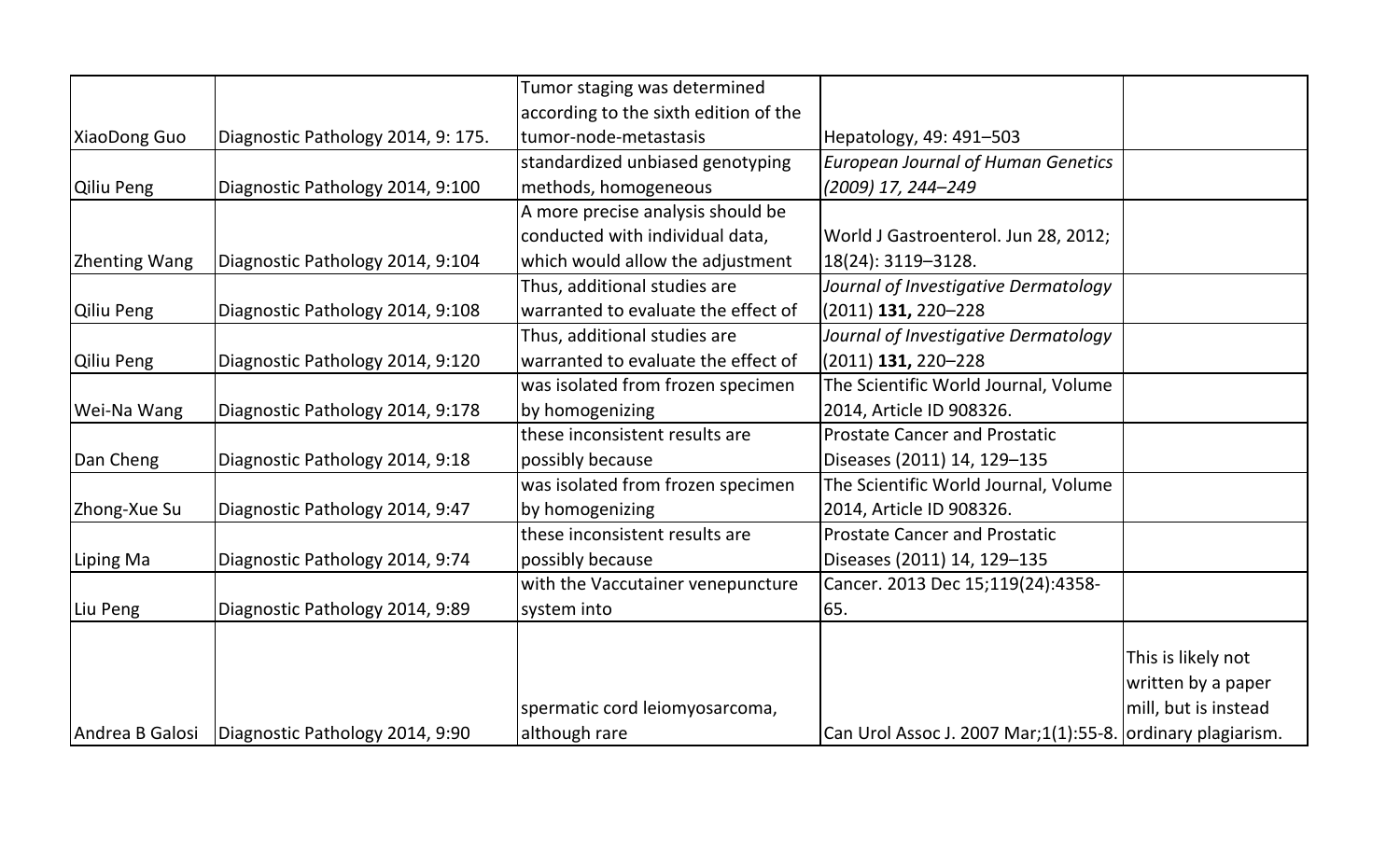|                     |                                           |                                          |                                           | Stratification by asprin |
|---------------------|-------------------------------------------|------------------------------------------|-------------------------------------------|--------------------------|
|                     |                                           |                                          |                                           | use doesn't make         |
|                     |                                           | Expected heterogenicity of the           |                                           | sense in Diagnostic      |
|                     |                                           | methodology, data source and so on       |                                           | Pathology, but it does   |
| Shinan Yin          | Diagnostic Pathology 2014, 9:91           | existed in the included studies.         | PLoS ONE 8(3): e58821.                    | in PLoS ONE              |
|                     |                                           | standardized unbiased genotyping         | <b>European Journal of Human Genetics</b> |                          |
| Qiliu Peng          | Diagnostic Pathology 2014, 9:96           | methods, homogeneous                     | (2009) 17, 244-249                        |                          |
|                     | DNA Cell Biol. 2014 Oct;33(10):729-       |                                          |                                           |                          |
| Chen Yan-Zhi        | 38.                                       | CISCOM, CINAHL, Web of Science,          | Mol Biol Rep (2014) 41:4481-4492          |                          |
| Jing-Jiong Chen     | DNA Cell Biol. 2014;33(11):1-9.           | CISCOM, CINAHL, Web of Science,          | Mol Biol Rep (2014) 41:4481-4492          |                          |
| Hong-Hua Gao        | DNA Cell Biol. 2014;33(8):522-30.         | CISCOM, CINAHL, Web of Science,          | Mol Biol Rep (2014) 41:4481-4492          |                          |
|                     | <b>European Journal of Human Genetics</b> | standardized unbiased genotyping         | <b>European Journal of Human Genetics</b> |                          |
| Zhizhong Zhang      | (2009) 17, 1294-1303                      | methods, homogeneous                     | (2009) 17, 244-249                        |                          |
|                     | Exp Ther Med. 2012 Oct;4(4):762-          |                                          |                                           |                          |
| Da Chen             | 770.                                      | Begger's funnel plot                     | BMC Cancer 2010, 10:575                   |                          |
|                     | Exp Ther Med. 2013 Jan;5(1):175-          |                                          |                                           |                          |
| Shi Yang            | 180.                                      | Begger's funnel plot                     | BMC Cancer 2010, 10:575                   |                          |
|                     | Exp Ther Med. 2013 Sep;6(3):819-          |                                          |                                           |                          |
| Feng-Huan Hu        | 825.                                      | Begger's funnel plot                     | BMC Cancer 2010, 10:575                   |                          |
|                     | Exp Ther Med. 2014 Aug;8(2):607-          |                                          |                                           |                          |
| Yao Lu              | 613.                                      | CISCOM, CINAHL, Web of Science,          | Mol Biol Rep (2014) 41:4481-4492          |                          |
|                     |                                           | Tumor staging was determined             |                                           |                          |
|                     |                                           | according to the sixth edition of the    |                                           |                          |
| Yangiong Zhang      | FEBS Letters 586 (2012) 4362-4370         | tumor-node-metastasis                    | Hepatology, 49: 491-503                   |                          |
|                     | Genet Test Mol Biomarkers. 2012           | there are still some limitations in this | World J Gastroenterol 2011 March 7;       |                          |
| <b>Zhiping Yang</b> | Sep;16(9):1086-91.                        | meta-analysis                            | 17(9): 1211-1218                          |                          |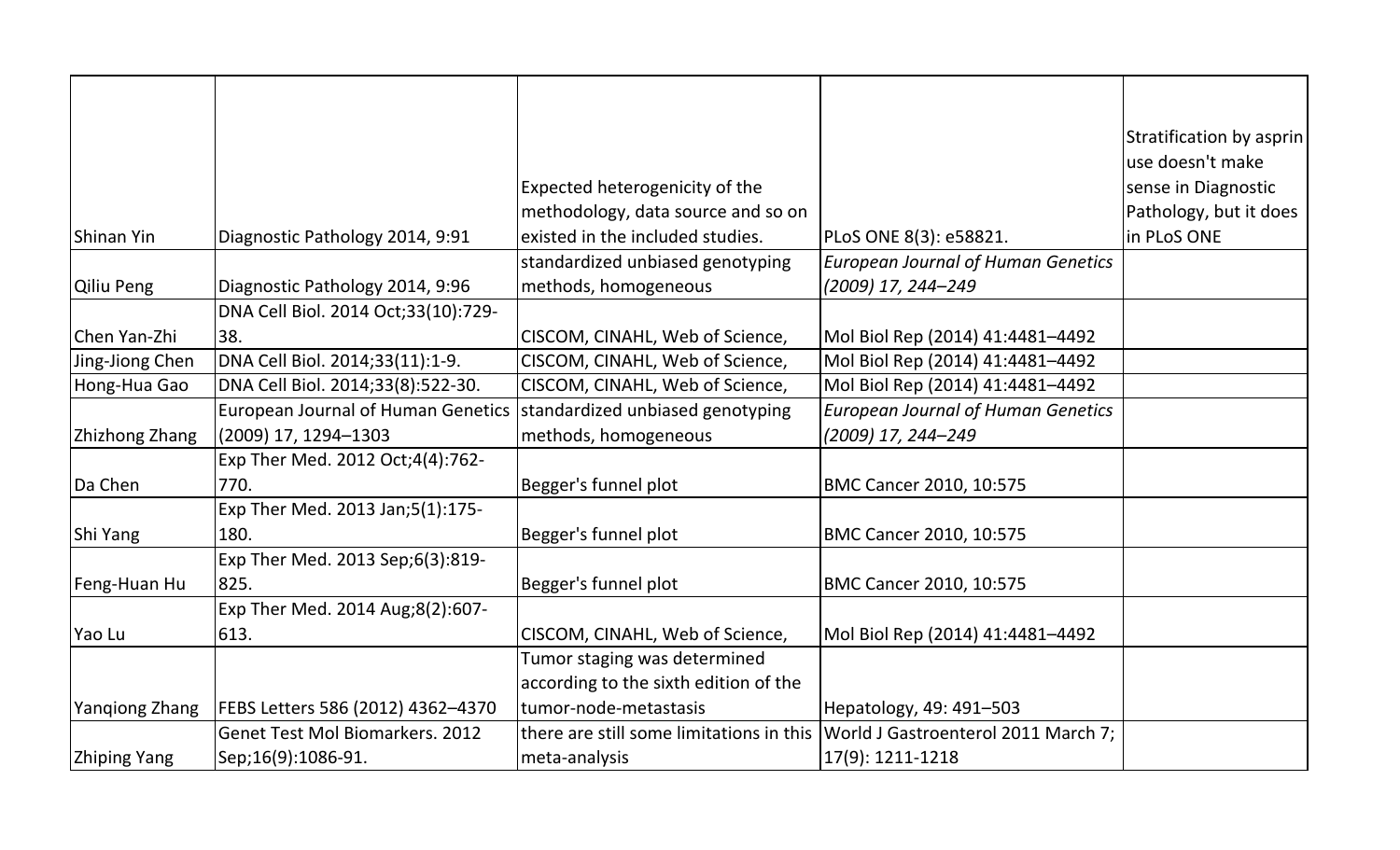|              | Genet. Mol. Res. 12 (2): 1035-1044     |                                          |                                           |  |
|--------------|----------------------------------------|------------------------------------------|-------------------------------------------|--|
| Y. Z. Li     | (2013)                                 | Begger's funnel plot                     | <b>BMC Cancer 2010, 10:575</b>            |  |
|              | Genet. Mol. Res. 12 (4): 6212-6219     | there are still some limitations in this | World J Gastroenterol 2011 March 7;       |  |
| K. H. Chen   | (2013)                                 | meta-analysis                            | 17(9): 1211-1218                          |  |
|              | Genet. Mol. Res. 13 (3): 5426-5440     |                                          |                                           |  |
|              |                                        |                                          |                                           |  |
| B. S. Wang   | (2014)                                 | Begger's funnel plot                     | <b>BMC Cancer 2010, 10:575</b>            |  |
|              | Int J Cancer. 2012 Jul 15;131(2):488-  | standardized unbiased genotyping         | <b>European Journal of Human Genetics</b> |  |
| Dapeng Ding  | 96.                                    | methods, homogeneous                     | (2009) 17, 244-249                        |  |
|              | International Journal of Infectious    |                                          |                                           |  |
| Xin Li       | Diseases 25 (2014) 94-99               | Begger's test                            | <b>BMC Cancer 2013, 13:577</b>            |  |
|              | J Cent South Univ (Med Sci), 2014,     |                                          |                                           |  |
| Chen Luyao   | 39(3)                                  | Begger's funnel plot                     | <b>BMC Cancer 2010, 10:575</b>            |  |
| Kang Yang    | J Cytol Histol 2013, 5:1               | Begger's funnel plot                     | BMC Cancer 2010, 10:575                   |  |
|              | J. Cell. Mol. Med. Vol 18, No 12, 2014 |                                          |                                           |  |
| Wenchao Yang | pp. 2466-2477                          | Begger's funnel plot                     | BMC Cancer 2010, 10:575                   |  |
|              |                                        | Tumor staging was determined             |                                           |  |
|              | Journal of Experimental & Clinical     | according to the sixth edition of the    |                                           |  |
| Lei Chang    | Cancer Research 2013, 32:101           | tumor-node-metastasis                    | Hepatology, 49: 491-503                   |  |
|              | Journal of Experimental & Clinical     | standardized unbiased genotyping         | <b>European Journal of Human Genetics</b> |  |
| Qiliu Peng   | Cancer Research 2013, 32:85            | methods, homogeneous                     | (2009) 17, 244–249                        |  |
|              |                                        | Tumor staging was determined             |                                           |  |
|              | Jpn J Clin Oncol. 2010 Jul;40(7):645-  | according to the sixth edition of the    |                                           |  |
| KaiShan Tao  | 51                                     | tumor-node-metastasis                    | Hepatology, 49: 491-503                   |  |
|              | Lipids Health Dis. 2013 Sep            | standardized unbiased genotyping         | <b>European Journal of Human Genetics</b> |  |
| Zhi Zhang    | 16;12:135.                             | methods, homogeneous                     | (2009) 17, 244-249                        |  |
|              |                                        | there are still some limitations in this | World J Gastroenterol 2011 March 7;       |  |
| Surong Hu    | Meta Gene 1 (2013) 126-137             | meta-analysis                            | 17(9): 1211-1218                          |  |
| Zhao Yu-Juan | Mol Biol Rep (2014) 41:4521-4532       | CISCOM, CINAHL, Web of Science,          | Mol Biol Rep (2014) 41:4481-4492          |  |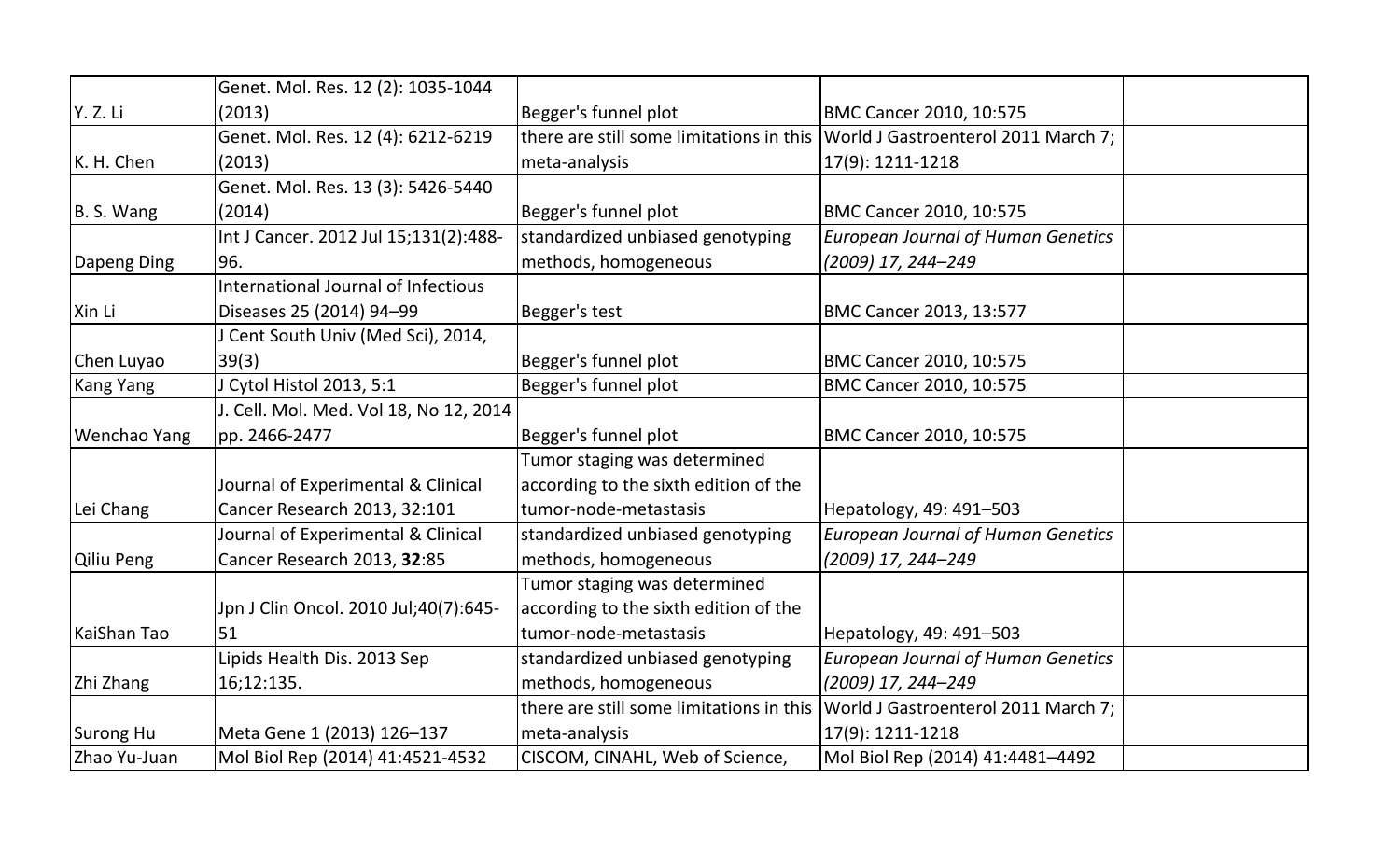| Yan-Zhi Chen | Mol Biol Rep (2014) 41:4929-4940                           | CISCOM, CINAHL, Web of Science,       | Mol Biol Rep (2014) 41:4481-4492          |  |
|--------------|------------------------------------------------------------|---------------------------------------|-------------------------------------------|--|
| Xiao-Ling Yu | Mol Biol Rep. 2014 Sep 11                                  | CISCOM, CINAHL, Web of Science,       | Mol Biol Rep (2014) 41:4481-4492          |  |
|              | Molecular Medicine Reports, 6(4),                          | standardized unbiased genotyping      | <b>European Journal of Human Genetics</b> |  |
| Geling Liu   | 797-804.                                                   | methods, homogeneous                  | (2009) 17, 244–249                        |  |
|              |                                                            |                                       |                                           |  |
| Bing Chang   | Nutr Cancer. 2014 Oct;66(7):1109-23. Begger's test         |                                       | BMC Cancer 2013, 13:577                   |  |
|              |                                                            | Tumor staging was determined          |                                           |  |
|              |                                                            | according to the sixth edition of the |                                           |  |
| Jianyong Zhu | Onco Targets Ther. 2014; 7: 297–304. tumor-node-metastasis |                                       | Hepatology, 49: 491-503                   |  |
|              |                                                            | Tumor staging was determined          |                                           |  |
|              |                                                            | according to the sixth edition of the |                                           |  |
| Wei Wang     | Oncol Lett. Mar 2013; 5(3): 884-888.                       | tumor-node-metastasis                 | Hepatology, 49: 491-503                   |  |
|              |                                                            | Tumor staging was determined          |                                           |  |
|              | OncoTargets and Therapy 2014:7                             | according to the sixth edition of the |                                           |  |
| Lingxiang Yu | 873-879                                                    | tumor-node-metastasis                 | Hepatology, 49: 491-503                   |  |
|              |                                                            | Tumor staging was determined          |                                           |  |
|              |                                                            | according to the sixth edition of the |                                           |  |
|              | Xiao-Yong Huang   PLoS ONE 7(3): e32775.                   | tumor-node-metastasis                 | Hepatology, 49: 491-503                   |  |
|              |                                                            | Tumor staging was determined          |                                           |  |
|              |                                                            | according to the sixth edition of the |                                           |  |
| Zhili Liu    | PLoS ONE 8(10): e77293                                     | tumor-node-metastasis                 | Hepatology, 49: 491-503                   |  |
| Daye Cheng   | PLoS ONE 8(11): e78173                                     | Begger's funnel plot                  | BMC Cancer 2010, 10:575                   |  |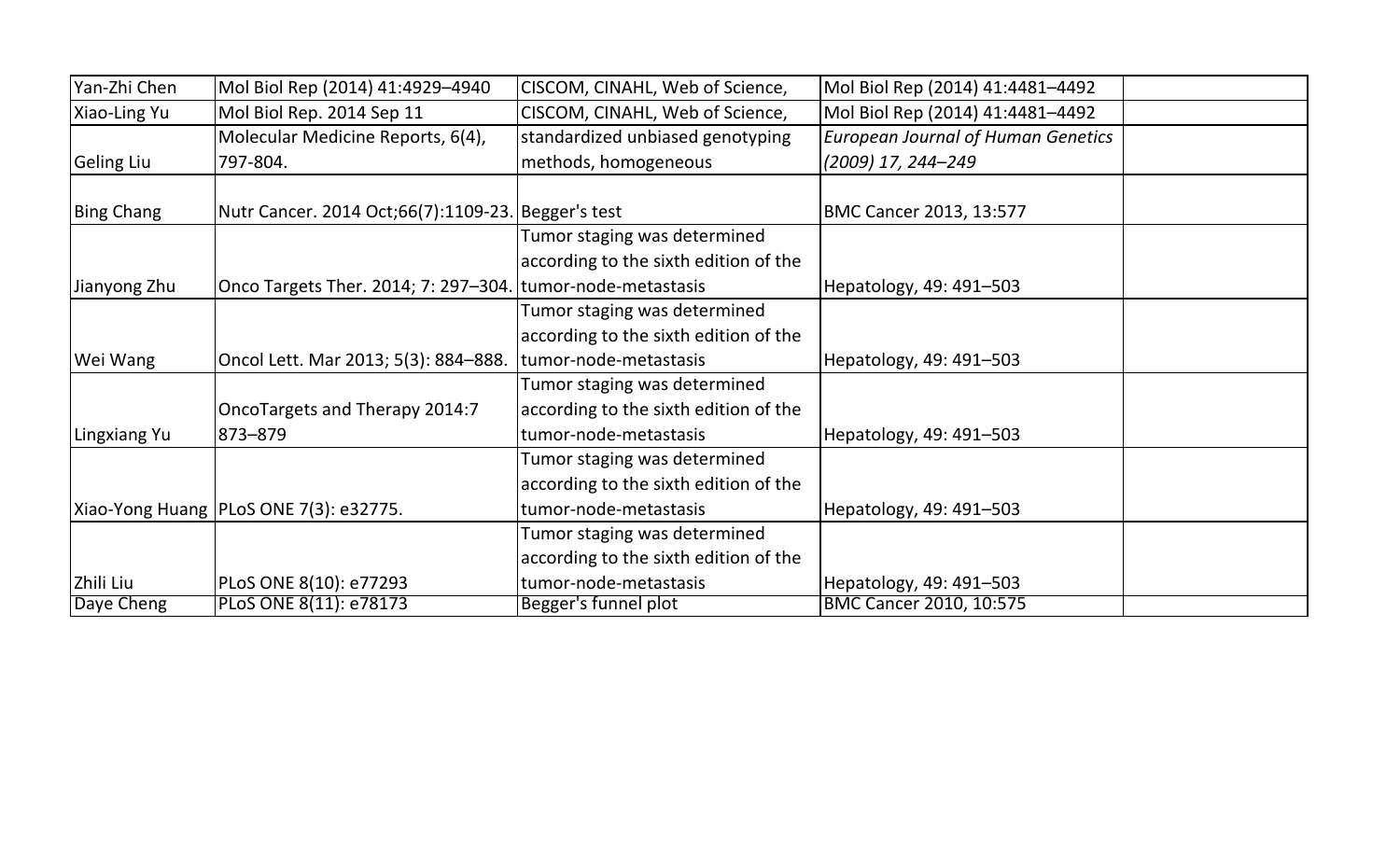|             |                                         |                                          |                                           | <sup>*</sup> This entry was |
|-------------|-----------------------------------------|------------------------------------------|-------------------------------------------|-----------------------------|
|             |                                         |                                          |                                           | modified in the             |
|             |                                         |                                          |                                           | "LikeEarlier" column.       |
|             |                                         |                                          |                                           | The original entry was      |
|             |                                         |                                          | *Exp Ther                                 | not, in fact, published     |
|             |                                         |                                          | Med. Mar                                  | earlier than the cited      |
|             |                                         |                                          | 2012; 3(3):                               | article. The new entry      |
| Yang Peng   | PLoS ONE 8(11): e79782                  | Begger's test                            | 493-498.                                  | corrects this error.        |
|             |                                         | standardized unbiased genotyping         | <b>European Journal of Human Genetics</b> |                             |
| Qiliu Peng  | PLoS ONE 8(12): e82773.                 | methods, homogeneous                     | (2009) 17, 244-249                        |                             |
|             | Sheng-Xin Huang   PLoS ONE 8(2): e56722 | Begger's funnel plot                     | BMC Cancer 2010, 10:575                   |                             |
|             |                                         | there are still some limitations in this | World J Gastroenterol 2011 March 7;       |                             |
| Lishan Wang | PLoS ONE 8(4): e59556.                  | meta-analysis                            | 17(9): 1211-1218                          |                             |
| Xin Zhou    | PLoS ONE 8(4): e60851                   | Begger's funnel plot                     | <b>BMC Cancer 2010, 10:575</b>            |                             |
|             |                                         | there are still some limitations in this | World J Gastroenterol 2011 March 7;       |                             |
| Yi Bao      | PLoS ONE 8(5): e64851.                  | meta-analysis                            | 17(9): 1211-1218                          |                             |
| Yu-Mei Wang | PLoS ONE 8(6): e66999.                  | Begger's funnel plot                     | BMC Cancer 2010, 10:575                   |                             |
|             |                                         |                                          |                                           | * This entry was            |
|             |                                         |                                          |                                           | modified in the             |
|             |                                         |                                          |                                           | "LikeEarlier" column.       |
|             |                                         |                                          |                                           | The original entry was      |
|             |                                         |                                          | *Exp Ther                                 | not, in fact, published     |
|             |                                         |                                          | Med. Mar                                  | earlier than the cited      |
|             |                                         |                                          | 2012; 3(3):                               | article. The new entry      |
| Qi Li       | PLoS ONE 8(7): e68148.                  | Begger's test                            | 493-498.                                  | corrects this error.        |
| Jiwen Cheng | PLoS ONE 9(1): e87011.                  | Begger's funnel plot                     | BMC Cancer 2010, 10:575                   |                             |
| Yuhong Xu   | PLoS ONE 9(1): e87863.                  | Begger's funnel plot                     | BMC Cancer 2010, 10:575                   |                             |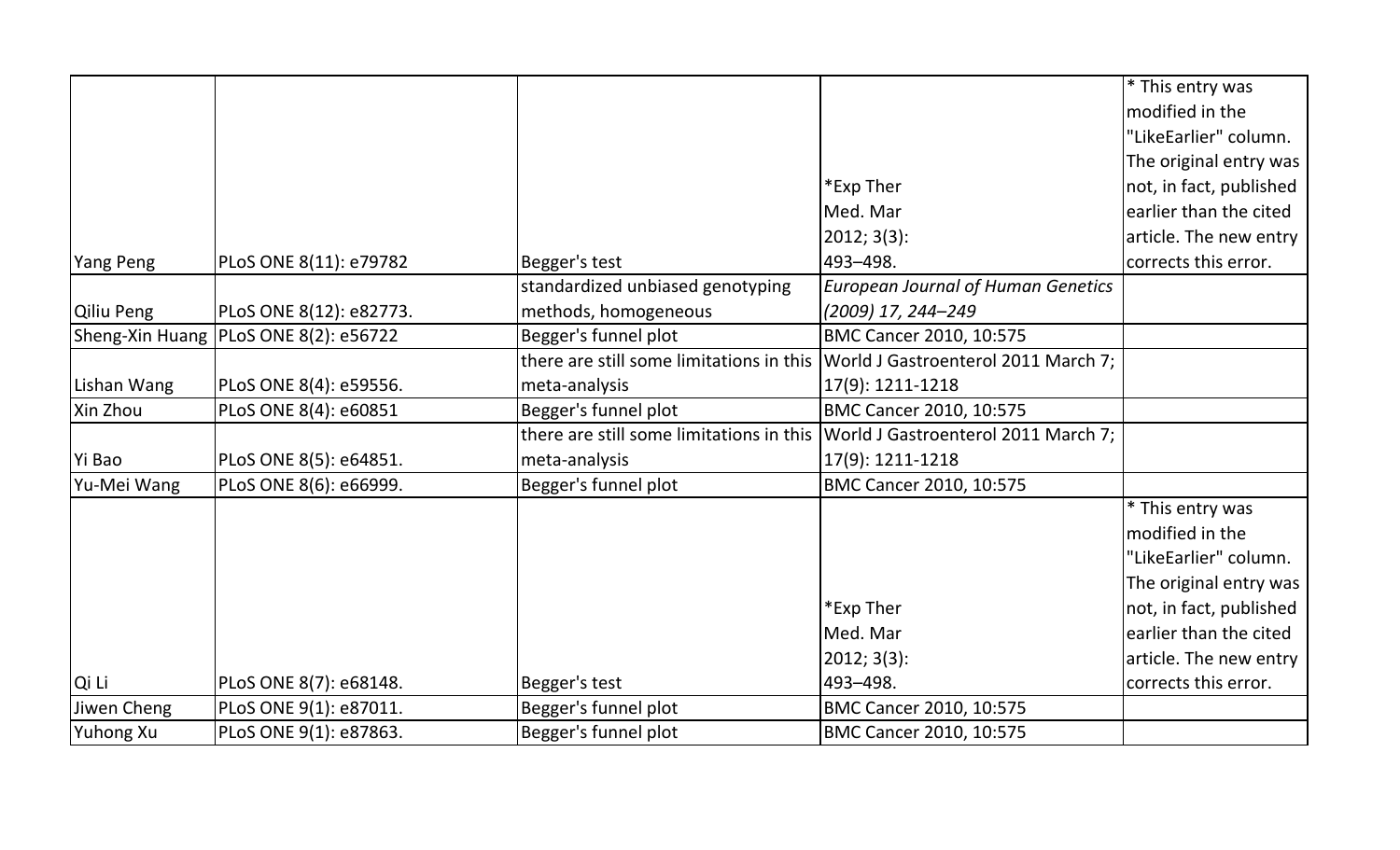|               |                                                | A more precise analysis should be        |                                           |  |
|---------------|------------------------------------------------|------------------------------------------|-------------------------------------------|--|
|               |                                                | conducted with individual data,          | World J Gastroenterol. Jun 28, 2012;      |  |
| Lin-Zhen Wei  | PLoS ONE 9(2): e88439.                         | which would allow the adjustment         | 18(24): 3119-3128.                        |  |
| Hua Yang      | PLoS ONE 9(2): e89736.                         | Begger's funnel plot                     | BMC Cancer 2010, 10:575                   |  |
| Jing Xu       | PLoS ONE 9(4): e95048                          | Begger's funnel plot                     | BMC Cancer 2010, 10:575                   |  |
| Qin Qin       | PLoS ONE 9(5): e98022                          | Begger's funnel plot                     | BMC Cancer 2010, 10:575                   |  |
|               |                                                | standardized unbiased genotyping         | <b>European Journal of Human Genetics</b> |  |
| Xiao-Feng He  | PLoS ONE 9(8): e100487.                        | methods, homogeneous                     | (2009) 17, 244-249                        |  |
|               |                                                | standardized unbiased genotyping         | <b>European Journal of Human Genetics</b> |  |
| Fei-Fei Wu    | PLoS ONE 9(9): e87764.                         | methods, homogeneous                     | (2009) 17, 244-249                        |  |
|               |                                                | Thus, additional studies are             | Journal of Investigative Dermatology      |  |
| Zan Teng      | PLoS One. 2013; 8(2): e55332.                  | warranted to evaluate the effect of      | (2011) 131, 220-228                       |  |
|               |                                                | Thus, additional studies are             | Journal of Investigative Dermatology      |  |
|               | Hongtuan Zhang   PLoS One. 2013; 8(7): e68634. | warranted to evaluate the effect of      | $(2011)$ 131, 220-228                     |  |
|               |                                                | Thus, additional studies are             | Journal of Investigative Dermatology      |  |
| Qiliu Peng    | PLoS One. 2014; 9(2): e87925.                  | warranted to evaluate the effect of      | $(2011)$ 131, 220-228                     |  |
|               | <b>Prostate Cancer and Prostatic</b>           | these inconsistent results are           | <b>Prostate Cancer and Prostatic</b>      |  |
| B. Wei        | Diseases (2011) 14, 225-231                    | possibly because                         | Diseases (2011) 14, 129-135               |  |
|               | Reproductive Biology and                       | there are still some limitations in this | World J Gastroenterol 2011 March 7;       |  |
| Tian-Fu Li    | Endocrinology 2014, 12:79                      | meta-analysis                            | 17(9): 1211-1218                          |  |
| Yan Zhang     | Sci Rep. 2014 Aug 22;4:6113.                   | Begger's funnel plot                     | BMC Cancer 2010, 10:575                   |  |
|               | The Scientific World Journal, Volume           |                                          |                                           |  |
| Li Sun        | 2014, Article ID 624573.                       | Begger's funnel plot                     | BMC Cancer 2010, 10:575                   |  |
|               | The Scientific World Journal, Volume           |                                          |                                           |  |
| Meng Li       | 2014, Article ID 689048.                       | Begger's test                            | <b>BMC Cancer 2013, 13:577</b>            |  |
|               | World J Gastroenterol 2011                     | there are still some limitations in this | World J Gastroenterol 2011 March 7;       |  |
| Yong-Gang Wei | September 14; 17(34): 3941-3947                | meta-analysis                            | 17(9): 1211-1218                          |  |